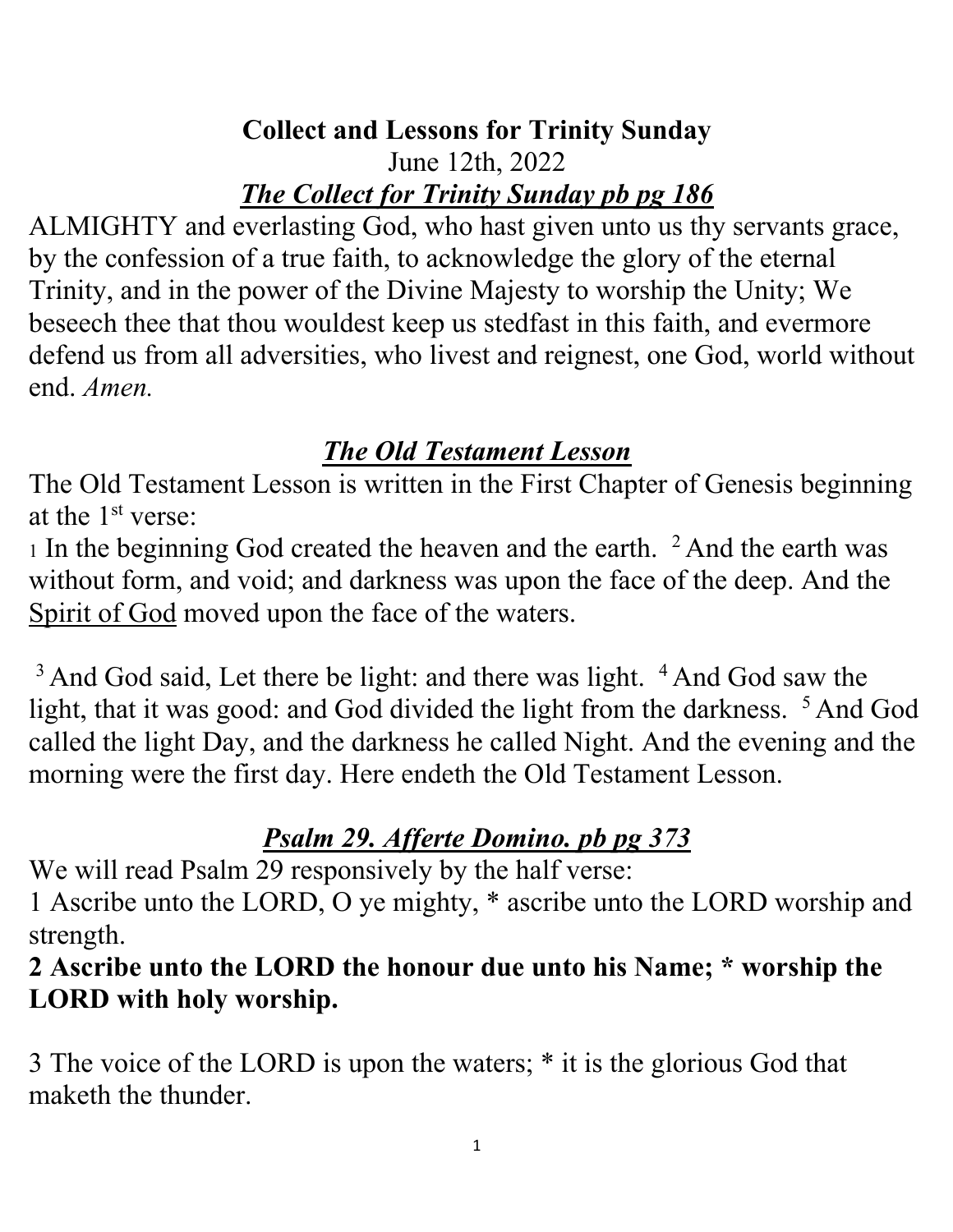### **4 It is the LORD that ruleth the sea; the voice of the LORD is mighty in operation; \* the voice of the LORD is a glorious voice.**

5 The voice of the LORD breaketh the cedar-trees; \* yea, the LORD breaketh the cedars of Lebanon.

## **6 He maketh them also to skip like a calf; \* Lebanon also, and Sirion, like a young unicorn.**

7 The voice of the LORD divideth the flames of fire; the voice of the LORD shaketh the wilderness; \* yea, the LORD shaketh the wilderness of Kadesh.

### **8 The voice of the LORD maketh the hinds to bring forth young, and strippeth bare the forests: \* in his temple doth every thing speak of his honour.**

9 The LORD sitteth above the water-flood, \* and the LORD remaineth a King for ever.

# **10 The LORD shall give strength unto his people; \* the LORD shall give his people the blessing of peace.**

Glory be the Father and to the Son and to the Holy Ghost

**As it was in the beginning is now and ever shall be, world without end, Amen.**

# *The New Testament Lesson pb pg 186*

The New Testament Lesson is written in the 4<sup>th</sup> Chapter of Revelation beginning at the 1st verse: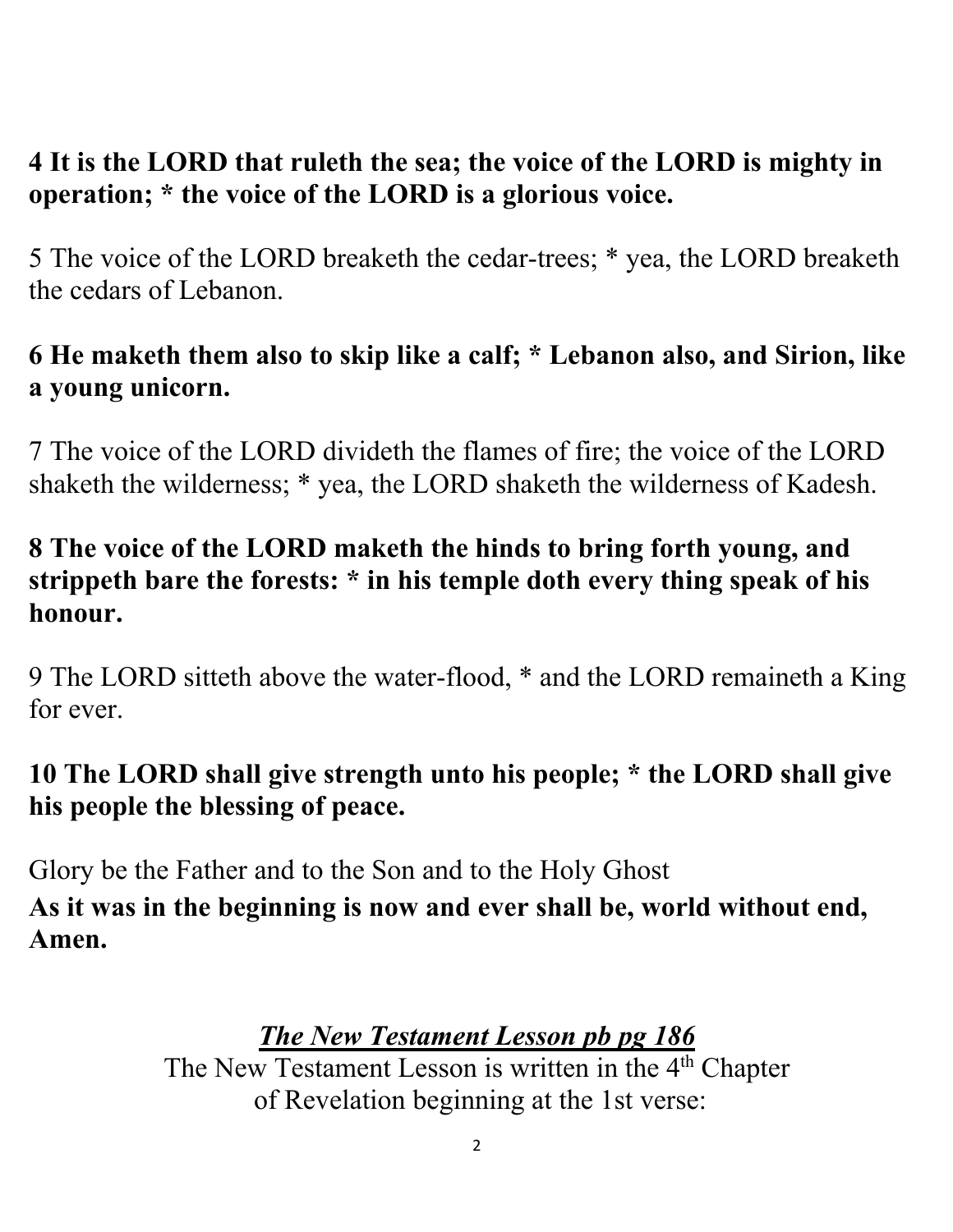AFTER this I looked, and, behold, a door was opened in heaven: and the first voice which I heard was as it were of a trumpet talking with me; which said, Come up hither, and I will shew thee things which must be hereafter.<sup>2</sup> And immediately I was in the spirit: and, behold, a throne was set in heaven, and one sat on the throne.<sup>3</sup> And he that sat was to look upon like a jasper and a sardine stone: and there was a rainbow round about the throne, in sight like unto an emerald.<sup>4</sup> And round about the throne were four and twenty seats: and upon the seats I saw four and twenty elders sitting, clothed in white raiment; and they had on their heads crowns of gold.<sup>5</sup> And out of the throne proceeded lightnings and thunderings and voices: and there were seven lamps of fire burning before the throne, which are the seven Spirits of God.<sup>6</sup> And before the throne there was a sea of glass like unto crystal: and in the midst of the throne, and round about the throne, were four beasts full of eyes before and behind.7 And the first beast was like a lion, and the second beast like a calf, and the third beast had a face as a man, and the fourth beast was like a flying eagle. $8$  And the four beasts had each of them six wings about him; and they were full of eyes within: and they rest not day and night, saying, Holy, holy, holy, LORD God Almighty, which was, and is, and is to come.<sup>9</sup> And when those beasts give glory and honour and thanks to him that sat on the throne, who liveth for ever and ever,<sup>10</sup> The four and twenty elders fall down before him that sat on the throne, and worship him that liveth for ever and ever, and cast their crowns before the throne, saying,  $11$  Thou art worthy, O Lord, to receive glory and honour and power: for thou hast created all things, and for thy pleasure they are and were created. Here endeth the First Lesson.

#### *The Holy Gospel pb pg 187*

The Holy Gospel is written in the  $3<sup>rd</sup>$  Chapter of St. John beginning at the  $1<sup>st</sup>$ verse: **Glory be to thee, O Lord**

There was a man of the Pharisees, named Nicodemus, a ruler of the Jews: